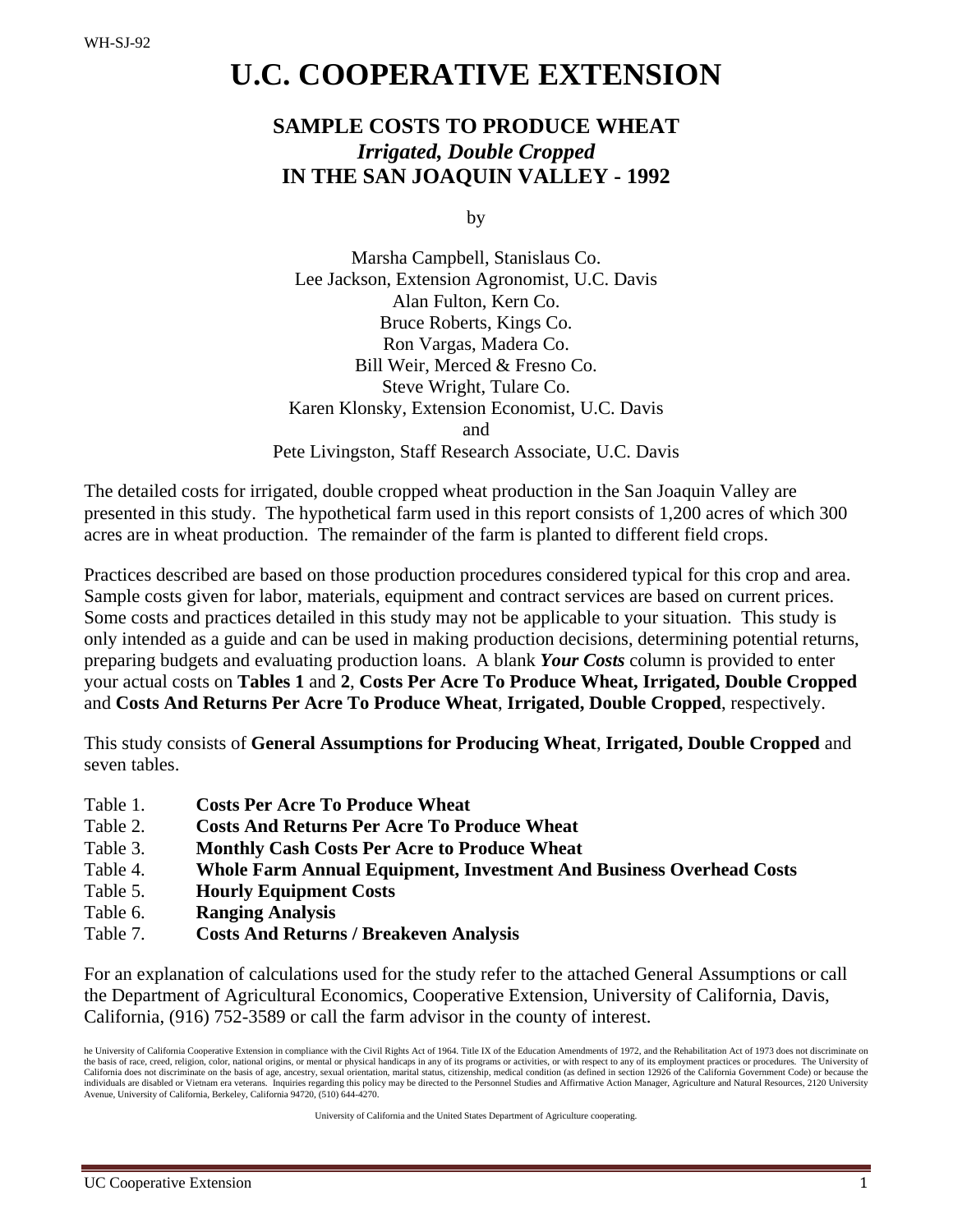### **GENERAL ASSUMPTIONS FOR PRODUCING WHEAT IRRIGATED, DOUBLE CROPPED** *San Joaquin Valley - 1992* **U.C. Cooperative Extension**

The following is a description of some general assumptions pertaining to sample costs of double cropped wheat production in the San Joaquin Valley. The costs are based on cultural practices used by growers in this region, some of which may not be used during every production year.Costs are represented on an annual, per acre basis. *The use of trade names in this report does not constitute an endorsement or recommendation by the University of California nor is any criticism implied by omission of other similar products*.

## **1. LAND:**

This cost of production study is based on a 1,200 acre field and row crop farm of which 300 acres is dedicated to growing double cropped wheat. Other crops grown on the same acreage in rotation with wheat might include oat hay, field corn, alfalfa hay, barley, corn silage, cotton, etc.

### **2. RENT AGREEMENT:**

The land used for wheat production in this study is rented on a cash rent basis. Under this agreement the landowner receives \$100 per acre from the tenant. Since the land is double cropped only half of the rent, or \$50 per acre, is charged to the wheat. The landowner maintains the irrigation system on the rented land. All cost for land and the irrigation system is incurred by the landowner. Rent is shown as a cash overhead cost in **Tables 1**, **2**, **3** and **4**.

### **3. CULTURAL PRACTICES:**

The cultural, pesticide and fertilizer inputs for the production of double cropped wheat vary considerably from grower to grower and field to field. Land preparation operations such as discing are done with a 200 hp (horsepower) four wheel drive (4wd) tractor during the months of November and December. After the final discing, successive operations are performed with a 130 hp wheel tractor.

Fertilization begins with 100 pounds of nitrogen in the form of NH<sub>3</sub> spread by custom operator.

The fertilizer is spread on the field in December just prior to planting. After plant emergence in February, urea is custom applied and supplies an additional 50 pounds of N. The remaining 50 pounds of nitrogen is injected into the water once irrigation starts. A total of 200 pounds of nitrogen per acre is used by the crop during the year.

Wheat is planted on flat ground with a grain drill. A seeding rate of 125 pounds per acre is used.

Pest control starts in February with applications of both an herbicide and an insecticide. Disyston is used to control several species of aphids, while 2, 4-D manages many different broadleaf plants. Russian wheat aphid control is not considered in this study, but might be required in individual circumstances. All pesticides in this study are custom applied by air.

Water costs in the San Joaquin Valley range widely depending on whether it is pumped from a well, if it is supplied by a water district and even which water district supplies the water. In this study, a cost of \$27.24 per acre-foot is assumed. Wheat requires 20 acre-inches of water during the growing season and is applied in six irrigations with nitrogen fertilizer injected into the water during the March irrigation.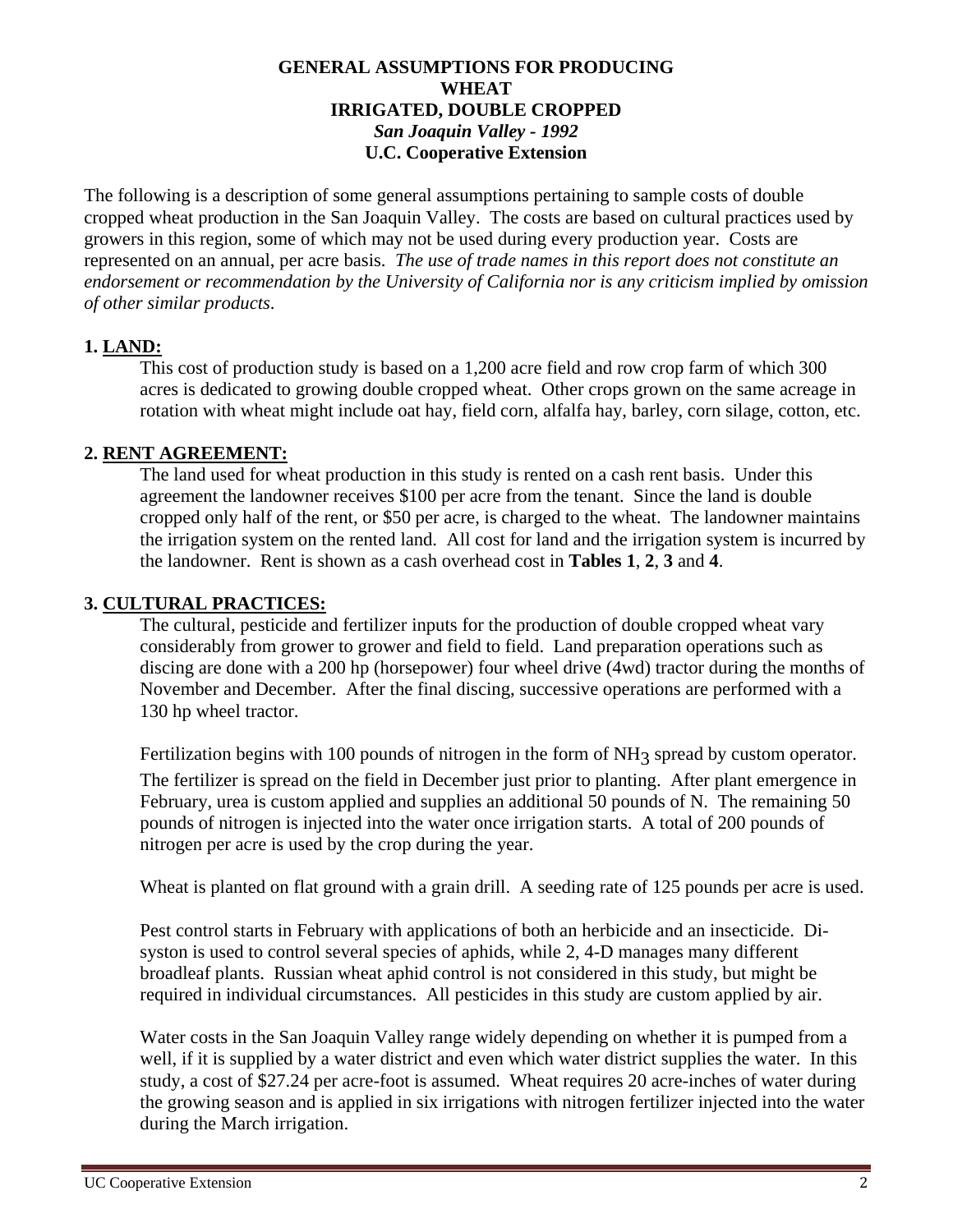The pesticides and rates mentioned in this cost study are a few of those that are listed in the UC IPM Small Grains Pest Management Guidelines and the Integrated Pest Management For Small Grains manual. Cultural practices for the production of double cropped wheat vary from grower to grower and region to region. The practices and inputs used in this cost study serve only as a sample or guide. Variations can be significant. Contact your local farm advisor for advice on production practices.

# **4. HARVEST:**

In this cost study the wheat is custom harvested. Custom harvest rates are different with each custom harvester. Some charge on a straight per acre basis, some use a per ton rate, while others use a smaller per acre charge plus a smaller per ton charge. In this study a fee of \$30 per acre for harvesting is paid by the grower. A grower that harvests their own wheat would subtract the custom charge from harvest costs in **Table 1** and all equipment for harvest operations should be inventoried in investment costs in **Table 4**, and labor, fuel, repairs, depreciation, and interest on investment costs would then be added to harvest costs in **Table 1**.

## **5. YIELDS & RETURNS:**

The crop yield used in this study is 3 tons per acre. An estimated price of a \$120 per ton is used in this study.

## **6. LABOR:**

Basic hourly wages for workers are \$6.20 and \$4.75 per hour for machine and non-machine labor, respectively. Adding 34% for SDI, FICA, insurance and other benefits gives the labor rates shown of \$8.31 per hour for machine labor and \$6.37 per hour for non-machine labor. The labor for operations using machinery are 20% higher than the operation time to account for the extra labor involved in equipment set-up, moving, maintenance and repair. Wages for managers are not included as a cash cost. Any returns above total costs are considered a return to management and risk.

### **7. INVESTMENT:**

The investments shown in **Table 4** are those that can be partially or completely allocated to the double cropped wheat enterprise. All of the investments used in this study can be allocated to all of the enterprises of the 1200 acre farm. Annual investments shown in **Table 1** represents depreciation and opportunity cost for each investment on an annual per acre basis.

### **8. OVERHEAD:**

County taxes are calculated as 1% of the average of the equipment, buildings and improvements. Insurance on assets is charged at 0.5% of the average value of the asset over its useful life. Liability insurance covers accidents on the farm and costs \$850 for the entire farm or \$0.71 per acre. Office and business costs are estimated at \$30 per acre for the ranch. These expenses include office supplies, phone, bookkeeping, accounting, legal fees, road preparation and maintenance, etc. All of the overhead is charged at half of the per acre cost shown in **Table 4** since the acreage is double cropped.

The California Wheat Commission (CWC) levies an assessment fee at the rate of \$0.03 per hundredweight (cwt) at the first point of sale on wheat. All business overhead expenses are charged at half of the per acre cost to wheat since it is double cropped, except for the assessment fee charged by the CWC which is assessed completely against the wheat crop.

### **9. INTEREST:**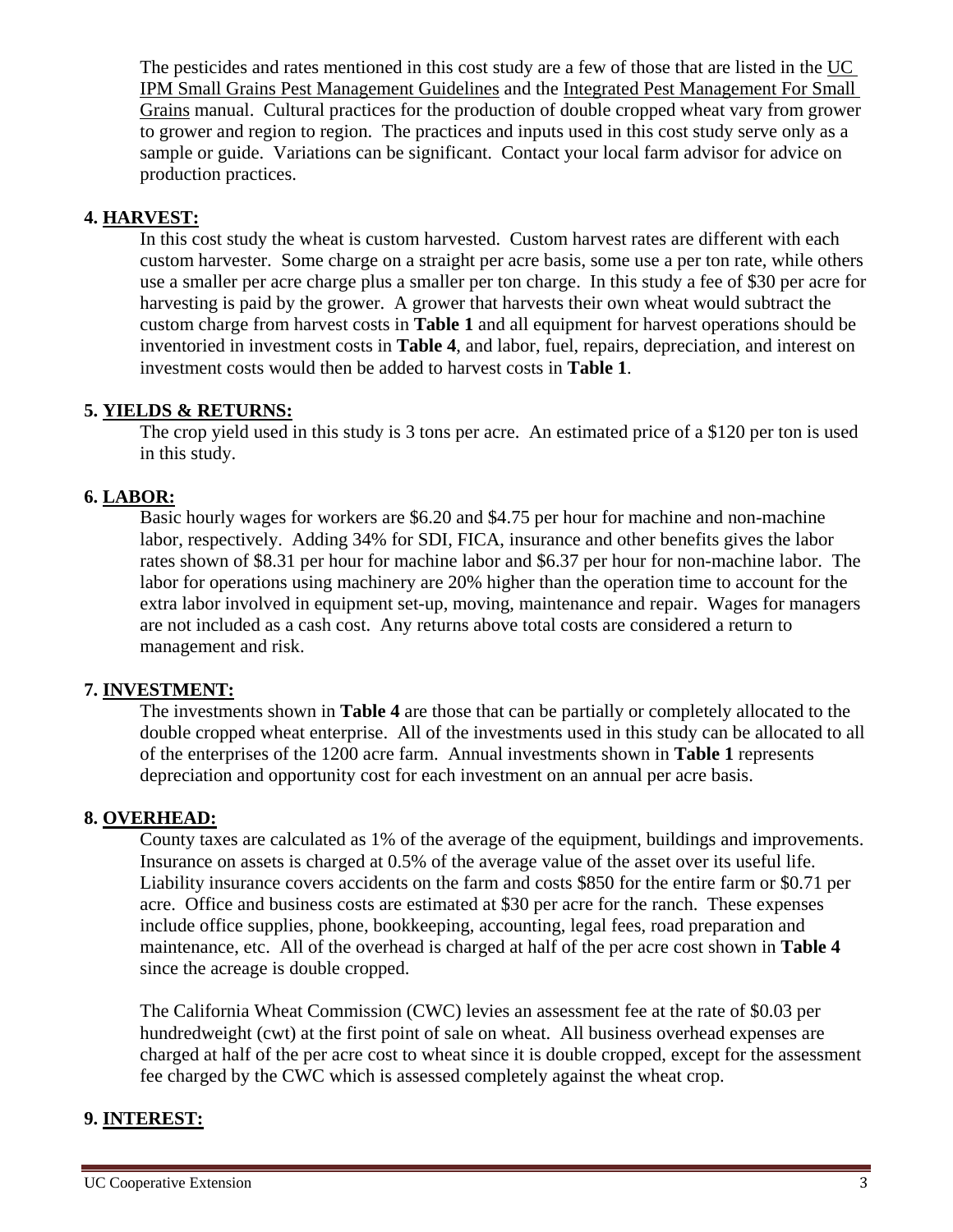Interest on operating capital is based on cash costs and is calculated monthly for eleven months until harvest at a nominal rate of 9.00% per year. Interest is also charged on investment at 4% per year to account for income foregone that could be received from an alternative investment (opportunity cost) and is based on the average value of the land, orchard, buildings and equipment. Real interest rates are used on investments, so no adjustment for inflation have been included. Nominal interest rates would contain a factor for inflation which might run 1% to 4% higher than real interest rates, to account for inflation.

### **10. EQUIPMENT COSTS:**

In allocating the equipment costs per acre, the following calculations were made and shown in **Table 4**: (a) **Original Cost** of equipment is the cost of the new equipment plus sales tax. (b) **Depreciation** is straight line with a 10% salvage value. (c) **Interest** on investment is calculated as the average value per acre of the equipment during its useful life, multiplied by an interest rate of 4.00%. Average value equals new cost plus salvage value divided by 2 on a per acre basis. (d) The **total investment** costs are also calculated as 60% of the depreciation and the interest costs for all new equipment to reflect a mix of the new and used equipment. These values are also used in **Table 1**. Hourly equipment costs are shown in **Table 5**. The equipment listed in **Tables 4** and **5** indicate only that equipment which is used in wheat enterprise and does not necessarily include all of the equipment that would be found on a typical farm growing wheat. Most of this equipment is used on the entire 1,200 acre ranch.

# **11. FUEL & REPAIR:**

The fuel and repair cost for each operation in **Table 1** is determined by multiplying the total hourly operating cost for each piece of equipment by the number of hours per acre for that operation. Prices for on-farm delivery of gasoline and diesel are \$0.71 and \$0.98 per gallon respectively.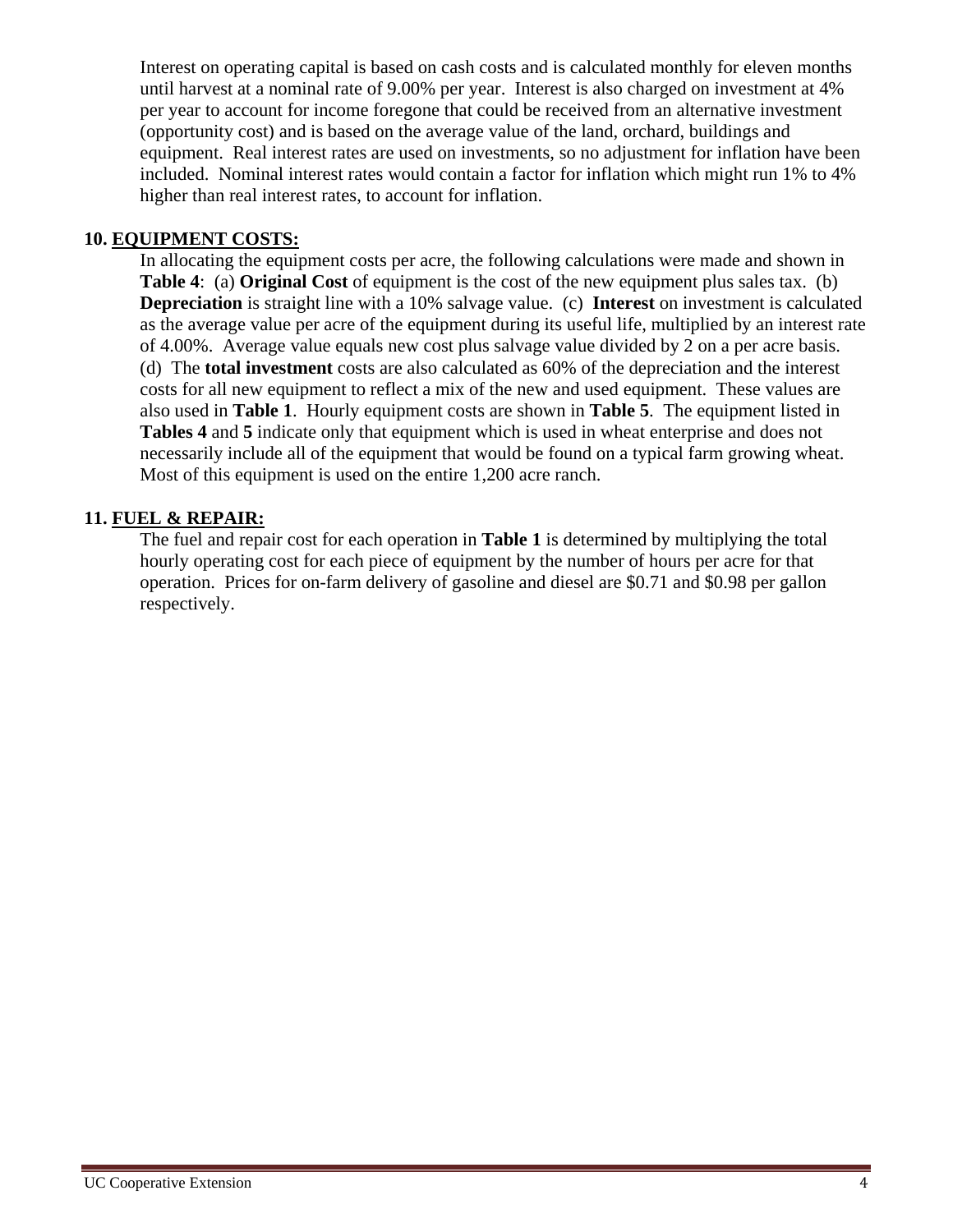# U.C. COOPERATIVE EXTENSION<br>Table 1. COSTS PER ACRE TO PRODUCE WHEAT<br>*Irrigated, Double Cropped* SAN JOAQUIN VALLEY - 1992

| Labor Rate:                           | \$8.31/hr. machine labor     |                    |                                   | Interest Rate: 9.00%                                     |             |            |      |
|---------------------------------------|------------------------------|--------------------|-----------------------------------|----------------------------------------------------------|-------------|------------|------|
|                                       | \$6.37/hr. non-machine labor |                    |                                   | Yield per Acre: 3 ton                                    |             |            |      |
|                                       |                              |                    |                                   |                                                          |             |            |      |
|                                       |                              |                    |                                   |                                                          |             |            |      |
|                                       | Operation                    |                    |                                   | --------------------- Cash and Labor Costs per Acre ---- |             |            |      |
|                                       | Time                         |                    | Labor Fuel, Lube Material         |                                                          | Custom/     | Total      | Your |
| Operation                             | (Hrs/A)                      |                    | Cost & Repairs                    | Cost                                                     | Rent        | Cost       | Cost |
| ----------                            |                              |                    | --------------------------------- | ----------------                                         |             |            |      |
| Cultural:                             |                              |                    |                                   |                                                          |             |            |      |
| Disc Stubble                          | 0.14                         | 1.43               | 3.12                              | 0.00                                                     | 0.00        | 4.54       |      |
| Finish Seedbed With Disc 2X           | 0.25                         | 2.45               | 3.93                              | 0.00                                                     | 0.00        | 6.38       |      |
| Put Up Borders                        | 0.02                         | 0.20               | 0.24                              | 0.00                                                     | 0.00        | 0.44       |      |
| Apply Fertilizer - Preplant           | 0.00                         | 0.00               | 0.00                              | 12.00                                                    | 4.75        | 16.75      |      |
|                                       |                              |                    |                                   |                                                          |             |            |      |
| Plant                                 | 0.26                         | 2.56               | 4.23                              | 11.25                                                    | 0.00        | 18.04      |      |
| Apply Fertilizer - Sidedress          | 0.00                         | 0.00               | 0.00                              | 11.50                                                    | 4.75        | 16.25      |      |
| Apply Herbicide - Custom              | 0.00                         | 0.00               | 0.00                              | 3.91                                                     | 6.75        | 10.66      |      |
| Open Ditch                            | 0.01                         | 0.10               | 0.16                              | 0.00                                                     | 0.00        | 0.26       |      |
| Irrigate & Fertilize                  | 0.42                         | 2.68               | 0.00                              | 30.55                                                    | 0.00        | 33.23      |      |
| Irrigate                              | 0.63                         | 4.01               | 0.00                              | 27.24                                                    | 0.00        | 31.25      |      |
| Close Ditches                         | 0.01                         | 0.10               | 0.12                              | 0.00                                                     | 0.00        | 0.22       |      |
| Pickup Truck Use                      | 0.64                         | 6.38               | 3.65                              | 0.00                                                     | 0.00        | 10.04      |      |
|                                       |                              |                    | -----------                       | -----------                                              |             |            |      |
| TOTAL CULTURAL COSTS                  | 2.38                         | 19.91              | 15.45                             | 96.45                                                    | 16.25       | 148.07     |      |
|                                       |                              |                    |                                   |                                                          |             |            |      |
|                                       |                              |                    |                                   |                                                          |             |            |      |
| Harvest:                              |                              |                    |                                   |                                                          |             |            |      |
| Harvest - Custom                      | 0.00                         | 0.00               | 0.00                              | 0.00                                                     | 30.00       | 30.00      |      |
|                                       |                              |                    |                                   | -----------                                              |             |            |      |
| TOTAL HARVEST COSTS                   | 0.00                         | 0.00               | 0.00                              | 0.00                                                     | 30.00       | 30.00      |      |
|                                       |                              |                    |                                   |                                                          |             |            |      |
| Interest on operating capital @ 9.00% |                              |                    |                                   |                                                          |             | 5.46       |      |
|                                       |                              |                    |                                   |                                                          |             |            |      |
| TOTAL OPERATING COSTS/ACRE            |                              |                    |                                   | 19.91 15.45 96.45                                        | 46.25       | 183.53     |      |
| TOTAL OPERATING COSTS/TON             |                              |                    |                                   |                                                          |             | 61.18      |      |
| _______________________               |                              |                    |                                   |                                                          |             |            |      |
| CASH OVERHEAD:                        |                              |                    |                                   |                                                          |             |            |      |
| Land Rent                             |                              |                    |                                   |                                                          |             | 50.00      |      |
|                                       |                              |                    |                                   |                                                          |             | 15.00      |      |
| Office Expense                        |                              |                    |                                   |                                                          |             |            |      |
| Liability Insurance                   |                              |                    |                                   |                                                          |             | 0.35       |      |
| Property Taxes                        |                              |                    |                                   |                                                          |             | 0.71       |      |
| Property Insurance                    |                              |                    |                                   |                                                          |             | 0.36       |      |
| Investment Repairs                    |                              |                    |                                   |                                                          |             | 0.20       |      |
|                                       |                              |                    |                                   |                                                          |             | ---------- |      |
| TOTAL CASH OVERHEAD COSTS             |                              |                    |                                   |                                                          |             | 66.62      |      |
|                                       |                              |                    |                                   |                                                          |             |            |      |
| TOTAL CASH COSTS/ACRE                 |                              |                    |                                   |                                                          |             | 250.15     |      |
| TOTAL CASH COSTS/TON                  |                              |                    |                                   |                                                          |             | 83.38      |      |
|                                       |                              |                    |                                   |                                                          |             |            |      |
| NON-CASH OVERHEAD:                    |                              |                    |                                   |                                                          |             |            |      |
|                                       |                              |                    |                                   |                                                          |             |            |      |
|                                       |                              | Per producing      |                                   | ----------- Annual Cost ------------                     |             |            |      |
| Investment                            |                              | Acre               | Depreciation                      | Interest $@$ 4.00%                                       |             |            |      |
| <u>La La La La La</u>                 |                              | <b>DESCRIPTION</b> | ____________                      | ____________________                                     |             |            |      |
| Shop Building                         |                              | 35.47              | 1.77                              |                                                          | 0.71        | 2.48       |      |
| Fuel Tanks & Pumps                    |                              | 3.35               | 0.17                              |                                                          | 0.07        | 0.23       |      |
| Shop Tools                            |                              | 5.00               | 0.25                              |                                                          | 0.10        | 0.35       |      |
| Fuel Wagon                            |                              | 0.63               | 0.06                              |                                                          | 0.01        | 0.08       |      |
| Siphon Tubes                          |                              | 0.80               | 0.04                              |                                                          | 0.02        | 0.06       |      |
| Equipment                             |                              | 88.69              | 7.98                              |                                                          | 1.95        | 9.93       |      |
|                                       |                              | ----------         | ----------                        |                                                          | ----------- | ---------- |      |
| TOTAL NON-CASH OVERHEAD COSTS         |                              | 133.95             | 10.27                             |                                                          | 2.86        | 13.13      |      |
|                                       |                              |                    |                                   |                                                          |             |            |      |
|                                       |                              |                    |                                   |                                                          |             |            |      |

TOTAL COSTS/ACRE 263.28<br>
TOTAL COSTS/TON 263.28

TOTAL COSTS/TON 87.76 ====================================================================================================================================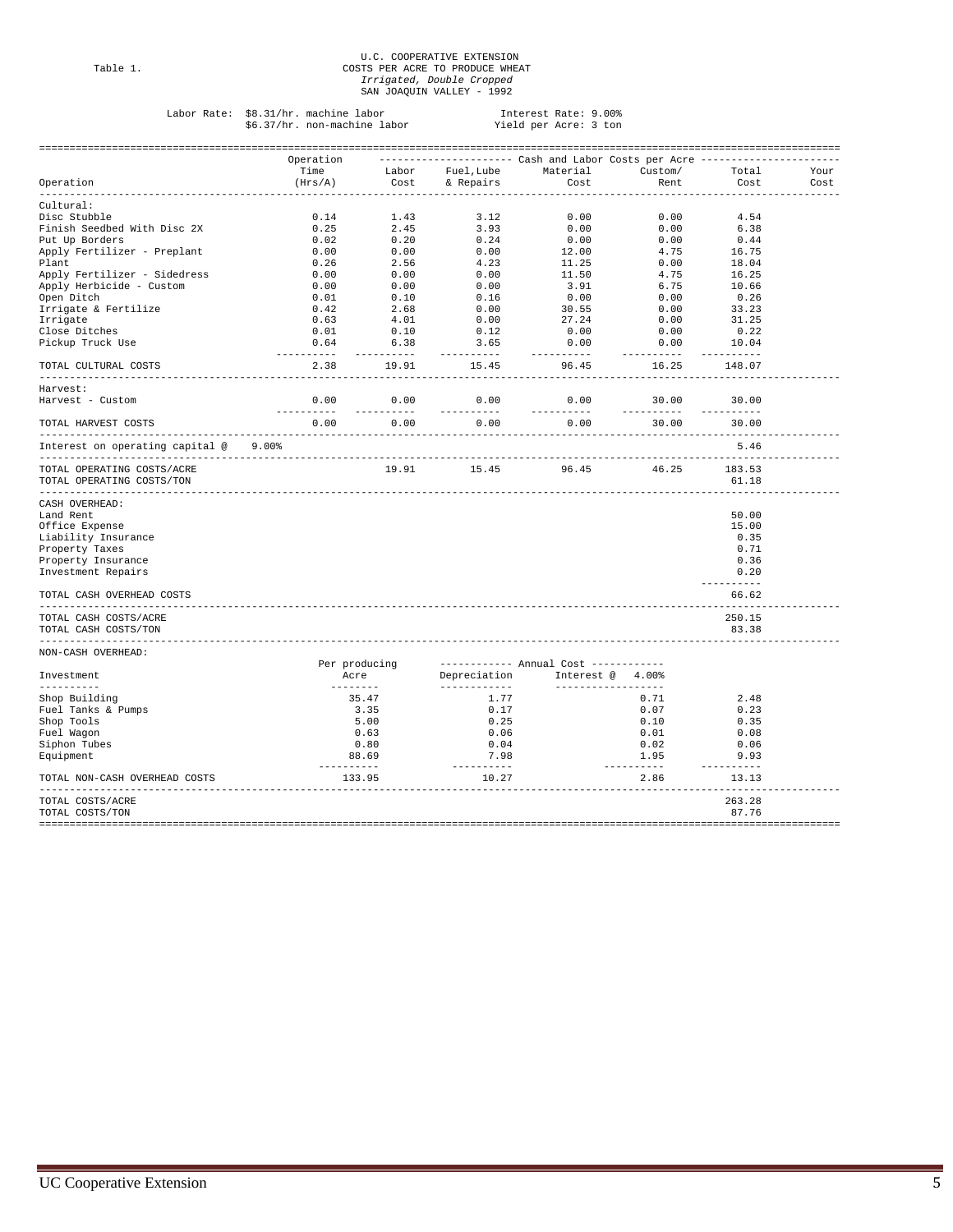# U.C. COOPERATIVE EXTENSION Table 2. COSTS AND RETURNS PER ACRE TO PRODUCE WHEAT  *Irrigated, Double Cropped* SAN JOAQUIN VALLEY - 1992

*Use of trade names does not constitute an endorsement or recommendation by the University of California nor is any criticism implied by omission of other similar products .*

| Labor Rate:                                             | \$8.31/hr. machine labor<br>\$6.37/hr. non-machine labor                        |                            |                        | Interest Rate: 9.00% |      |
|---------------------------------------------------------|---------------------------------------------------------------------------------|----------------------------|------------------------|----------------------|------|
|                                                         |                                                                                 |                            |                        |                      |      |
|                                                         |                                                                                 |                            |                        |                      | Your |
|                                                         | ----------------                                                                |                            |                        |                      | Cost |
| GROSS RETURNS                                           |                                                                                 |                            |                        |                      |      |
| Grain                                                   |                                                                                 | 3.00 ton                   | 120.00                 | 360.00               |      |
|                                                         |                                                                                 |                            |                        | ----------           |      |
| TOTAL GROSS RETURNS FOR WHEAT                           |                                                                                 |                            |                        | 360.00               |      |
| OPERATING COSTS                                         |                                                                                 |                            |                        |                      |      |
| Fertilizer:                                             |                                                                                 |                            |                        |                      |      |
| NH <sub>3</sub>                                         | $\begin{tabular}{cc} 100.00 & lb. \\ 50.00 & lb. \\ 14.08 & gal. \end{tabular}$ |                            | 0.12<br>0.23           | 12.00<br>11.50       |      |
| Urea<br>$UN-32$                                         |                                                                                 |                            | 0.88                   | 12.39                |      |
| Custom:                                                 |                                                                                 |                            |                        |                      |      |
| Ground Application                                      |                                                                                 |                            | 4.75                   | 9.50                 |      |
| Air Application                                         |                                                                                 | $2.00$ acre<br>$1.00$ acre | 6.75                   | 6.75                 |      |
| Harvest                                                 | 1.00                                                                            | ton                        | 30.00                  | 30.00                |      |
| Seed:                                                   |                                                                                 |                            |                        |                      |      |
| Wheat Seed                                              | 125.00                                                                          | lb                         | 0.09                   | 11.25                |      |
| Herbicide:                                              |                                                                                 |                            |                        |                      |      |
| $2, 4-D$                                                | $0.26$ gal                                                                      |                            | 15.05                  | 3.91                 |      |
| Water:                                                  |                                                                                 |                            |                        |                      |      |
| Water                                                   | 20.00 acin<br>0.82 hrs<br>1.05 hrs<br>2.06 gal                                  |                            | 2.27                   | 45.40                |      |
| Labor (machine)                                         |                                                                                 |                            | 8.31<br>6.37           | 13.22<br>6.69        |      |
| Labor (non-machine)<br>Fuel - Gas                       |                                                                                 |                            | 0.98                   | 2.02                 |      |
| Fuel - Diesel                                           | 6.33                                                                            | gal                        | 0.71                   | 4.50                 |      |
| Lube                                                    |                                                                                 |                            |                        | 0.98                 |      |
| Machinery repair                                        |                                                                                 |                            |                        | 7.95                 |      |
| Interest on operating capital @ 9.00%                   |                                                                                 |                            |                        | 5.46                 |      |
|                                                         |                                                                                 |                            |                        | ----------           |      |
| TOTAL OPERATING COSTS/ACRE<br>TOTAL OPERATING COSTS/TON |                                                                                 |                            | ---------------------- | 183.53<br>61.18      |      |
| NET RETURNS ABOVE OPERATING COSTS                       |                                                                                 |                            |                        | 176.47               |      |
| CASH OVERHEAD COSTS:                                    |                                                                                 |                            |                        |                      |      |
| Land Rent                                               |                                                                                 |                            |                        | 50.00                |      |
| Office Expense                                          |                                                                                 |                            |                        | 15.00                |      |
| Liability Insurance                                     |                                                                                 |                            |                        | 0.35                 |      |
| Property Taxes                                          |                                                                                 |                            |                        | 0.71                 |      |
| Property Insurance                                      |                                                                                 |                            |                        | 0.36                 |      |
| Investment Repairs                                      |                                                                                 |                            |                        | 0.20<br>.            |      |
| TOTAL CASH OVERHEAD COSTS/ACRE                          |                                                                                 |                            |                        | 66.62                |      |
| TOTAL CASH COSTS/ACRE                                   |                                                                                 |                            |                        | 250.15               |      |
| TOTAL CASH COSTS/TON                                    |                                                                                 |                            |                        | 83.38                |      |
| NON-CASH OVERHEAD COSTS (DEPRECIATION & INTEREST):      |                                                                                 |                            |                        |                      |      |
| Shop Building                                           |                                                                                 |                            |                        | 2.48                 |      |
| Fuel Tanks & Pumps                                      |                                                                                 |                            |                        | 0.23                 |      |
| Shop Tools                                              |                                                                                 |                            |                        | 0.35                 |      |
| Fuel Wagon                                              |                                                                                 |                            |                        | 0.08                 |      |
| Siphon Tubes                                            |                                                                                 |                            |                        | 0.06                 |      |
| Equipment                                               |                                                                                 |                            |                        | 9.93<br>---------    |      |
| TOTAL NON-CASH OVERHEAD COSTS/ACRE                      |                                                                                 |                            |                        | 13.13                |      |
| TOTAL COSTS/ACRE                                        |                                                                                 |                            |                        | 263.28               |      |
| TOTAL COSTS/TON                                         |                                                                                 |                            |                        | 87.76                |      |
| NET RETURNS ABOVE TOTAL COSTS                           |                                                                                 |                            |                        | 96.72                |      |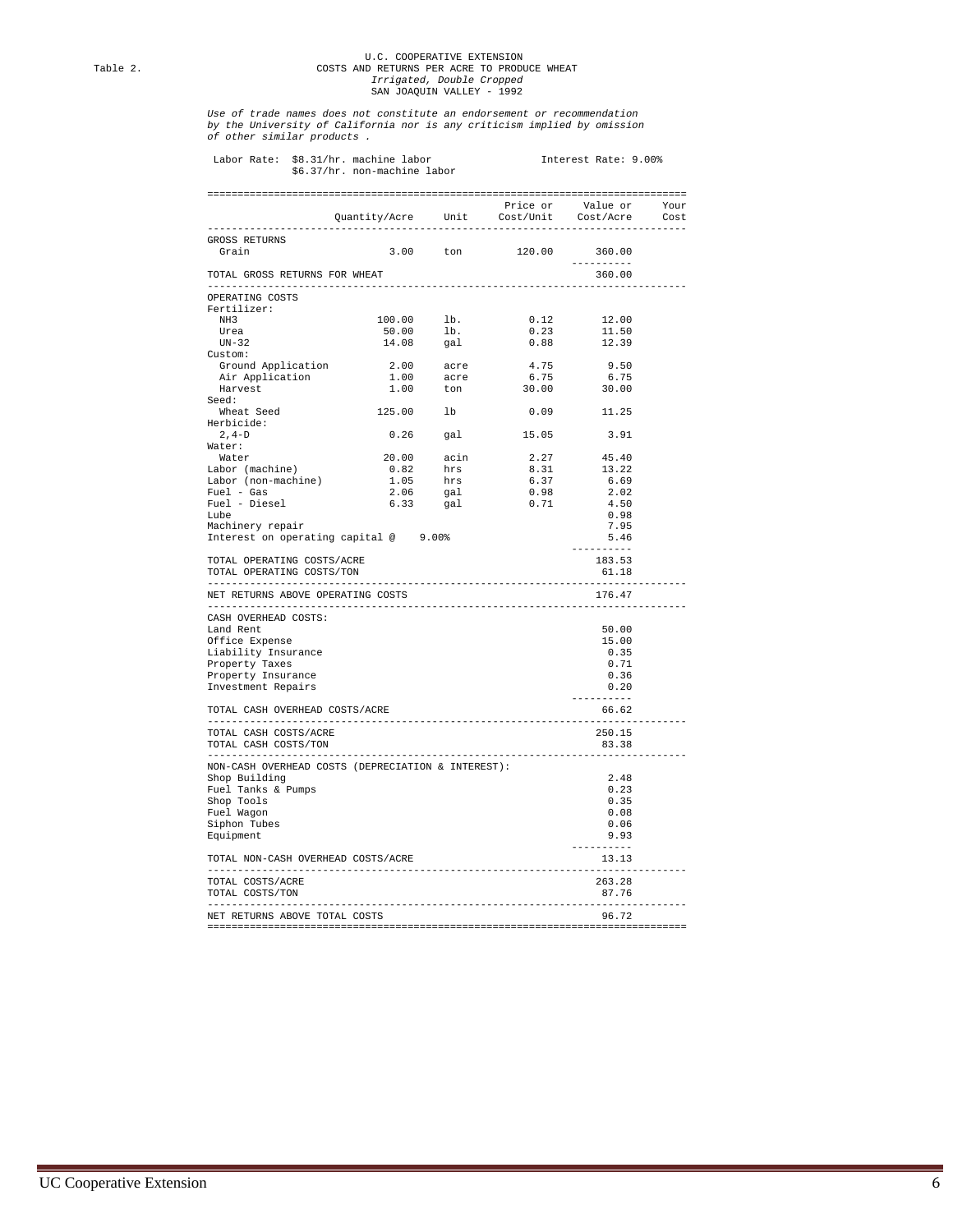# U.C. COOPERATIVE EXTENSION Table 3. MONTHLY CASH COSTS PER ACRE TO PRODUCE WHEAT  *Irrigated, Double Cropped* SAN JOAQUIN VALLEY - 1992

| Beginning NOV 92                                       | NOV  | DEC        | JAN   | <b>FEB</b>  | <b>MAR</b> | APR   | MAY               | JUN           | JUL. | <b>AUG</b> | SEP | OCT | TOTAL  |
|--------------------------------------------------------|------|------------|-------|-------------|------------|-------|-------------------|---------------|------|------------|-----|-----|--------|
| Ending OCT 93                                          |      | 92 92      | 93    | 93          | 93         | 93    | 93                | 93            | 93   | 93         | 93  | 93  |        |
| Cultural:                                              |      |            |       |             |            |       |                   |               |      |            |     |     |        |
| Disc Stubble                                           | 4.54 |            |       |             |            |       |                   |               |      |            |     |     | 4.54   |
| Finish Seedbed With Disc                               |      | 6.38       |       |             |            |       |                   |               |      |            |     |     | 6.38   |
| Put Up Borders                                         |      | 0.44       |       |             |            |       |                   |               |      |            |     |     | 0.44   |
| Apply Fertilizer - Preplant 16.75                      |      |            |       |             |            |       |                   |               |      |            |     |     | 16.75  |
| Plant                                                  |      | 18.04      |       |             |            |       |                   |               |      |            |     |     | 18.04  |
| Apply Fertilizer - Sidedress                           |      |            |       | 16.25       |            |       |                   |               |      |            |     |     | 16.25  |
| Apply Herbicide - Custom                               |      |            |       | 10.66       |            |       |                   |               |      |            |     |     | 10.66  |
| Open Ditch                                             |      |            |       |             | 0.26       |       |                   |               |      |            |     |     | 0.26   |
| Irrigate & Fertilize                                   |      |            |       |             | 16.61      | 16.61 |                   |               |      |            |     |     | 33.23  |
| Irrigate                                               |      |            |       |             |            | 10.42 | 20.84             |               |      |            |     |     | 31.25  |
| Close Ditches                                          |      |            |       |             |            |       |                   | 0.22          |      |            |     |     | 0.22   |
| Pickup Truck Use 1.25                                  |      | 1.25       | 1.25  | 1.25        | 1.25       | 1.25  | 1.25              | 1.25          |      |            |     |     | 10.04  |
| TOTAL CULTURAL COSTS                                   |      | 5.80 42.87 | 1.25  | 28.17 18.12 |            | 28.29 | 22.09             | 1.48          |      |            |     |     | 148.07 |
| Harvest:                                               |      |            |       |             |            |       |                   |               |      |            |     |     |        |
| Harvest - Custom                                       |      |            |       |             |            |       |                   | 30.00         |      |            |     |     | 30.00  |
| TOTAL HARVEST COSTS                                    |      |            |       |             |            |       |                   | 30.00         |      |            |     |     | 30.00  |
| Interest on oper. capital 0.04 0.37                    |      |            | 0.37  | 0.59        | 0.72       | 0.93  |                   | $1.10 \t1.34$ |      |            |     |     | 5.46   |
| TOTAL OPERATING COSTS/ACRE 5.84 43.24 1.63 28.75 18.84 |      |            |       |             |            |       | 29.22 23.19 32.81 |               |      |            |     |     | 183.53 |
| TOTAL OPERATING COSTS/TON 1.95 14.41 0.54              |      |            |       | 9.58        | 6.28       |       | 9.74 7.73 10.94   |               |      |            |     |     | 61.18  |
| OVERHEAD:                                              |      |            |       |             |            |       |                   |               |      |            |     |     |        |
| Land Rent                                              |      |            | 50.00 |             |            |       |                   |               |      |            |     |     | 50.00  |
| Office Expense<br>1.88                                 |      | 1.88       | 1.88  | 1.88        | 1.88       | 1.88  | 1.88              | 1.88          |      |            |     |     | 15.00  |
| Liability Insurance                                    | 0.04 | 0.04       | 0.04  | 0.04        | 0.04       | 0.04  | 0.04              | 0.04          |      |            |     |     | 0.35   |
| Property Taxes                                         |      |            | 0.36  |             |            |       |                   |               | 0.36 |            |     |     | 0.71   |
| Property Insurance                                     |      |            | 0.18  |             |            |       |                   |               | 0.18 |            |     |     | 0.36   |
| Investment Repairs                                     | 0.02 | 0.02       | 0.02  | 0.02        | 0.02       | 0.02  | 0.02              | 0.02          |      |            |     |     | 0.20   |
| TOTAL CASH OVERHEAD COSTS                              | 1.94 | 1.94       | 52.48 | 1.94        | 1.94       | 1.94  | 1.94              | 1.94          | 0.54 |            |     |     | 66.62  |
| TOTAL CASH COSTS/ACRE                                  | 7.79 | 45.18      | 54.11 | 30.70       | 20.79      | 31.16 | 25.13             | 34.76         | 0.54 |            |     |     | 250.15 |
| TOTAL CASH COSTS/TON 2.60 15.06                        |      |            | 18.04 | 10.23       | 6.93       | 10.39 |                   | 8.38 11.59    | 0.18 |            |     |     | 83.38  |
|                                                        |      |            |       |             |            |       |                   |               |      |            |     |     |        |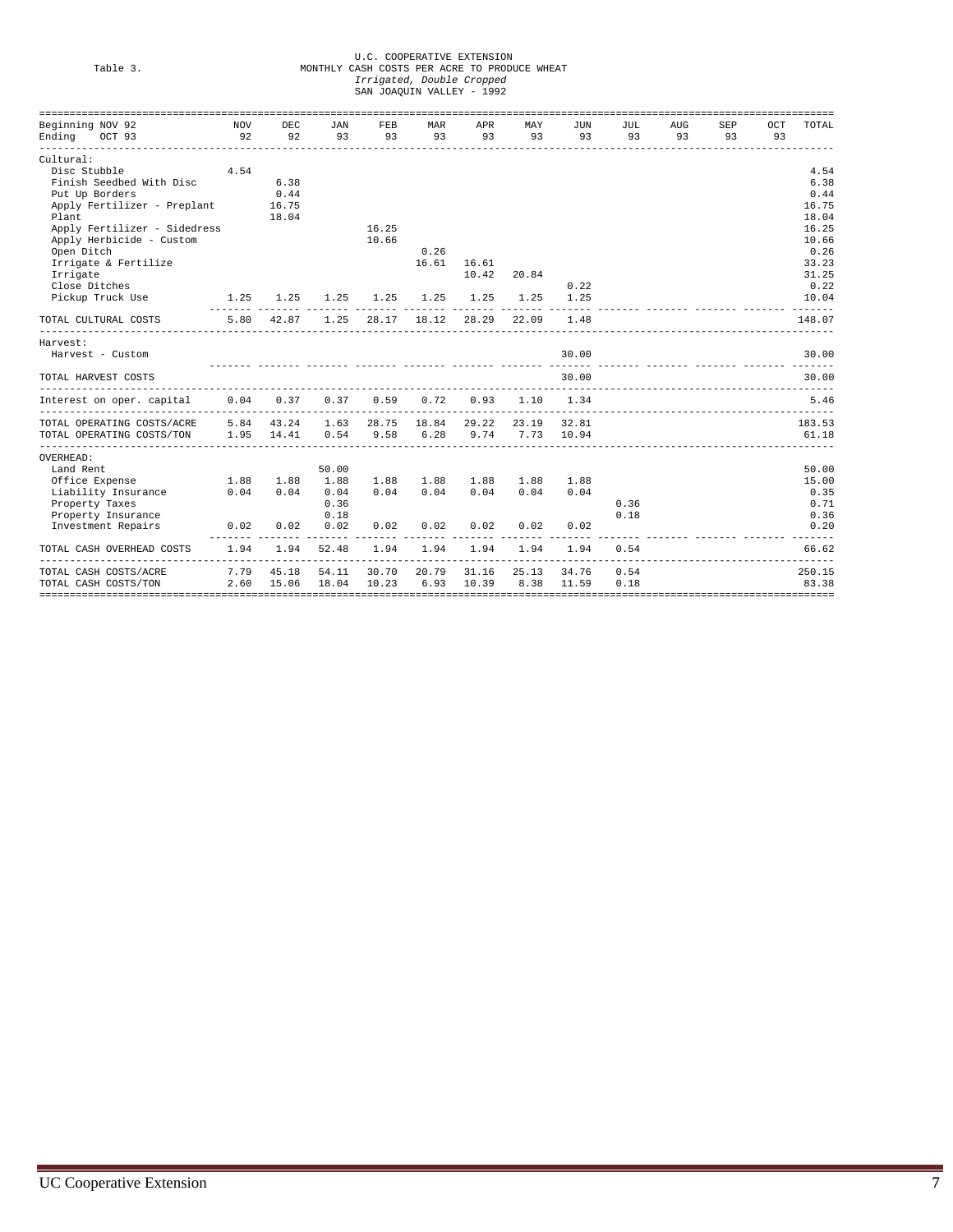### ANNUAL EQUIPMENT COSTS

| Description - Price Life ciation Interest ance Taxes<br>Yr |           | Yrs |          | - Non-Cash Over. - - Cash Overhead -<br>Depre- Insur- |        |           | Total                           |
|------------------------------------------------------------|-----------|-----|----------|-------------------------------------------------------|--------|-----------|---------------------------------|
|                                                            |           |     |          |                                                       |        |           |                                 |
| 92 130 hp 2wd Tractor 77359 12                             |           |     | 5801.92  | 1701.90                                               | 212.74 | 425.48    | 8142.04                         |
| 92 200 hp 4wd Tractor                                      | 109503 12 |     | 8212.75  | 2409.06                                               | 301.13 | 602.26    | 11525.20                        |
| 92 Border Disc 1210 15                                     |           |     |          | 72.60 26.62                                           |        | 3.33 6.65 | 109.20                          |
| 92 Disc - Finish 21' 14245 15                              |           |     | 854.67   | 313.40                                                | 39.17  | 78.35     | 1285.59                         |
| 92 Disc - Stubble 16' 18622 15                             |           |     | 1117.33  | 409.68                                                | 51.21  | 102.42    | 1680.64                         |
| 92 Ditcher - V                                             | 12706 15  |     | 762.33   | 279.54                                                | 34.94  | 69.88     | 1146.69                         |
| 92 Grain Drill - 12' 9100                                  |           | 7   | 1170.00  | 200.20                                                | 25.02  | 50.05     | 1445.27                         |
| 92 Pickup - Used 8300                                      |           | 4   | 1867.50  | 182.60                                                | 22.83  | 45.65     | 2118.58                         |
| 92 Pickup Truck - 1/2 Ton 17655 7 2269.86                  |           |     |          | 388.42                                                | 48.55  | 97.11     | 2803.94                         |
| 92 Rear Blade - 8' [1976 15 118.53 43.48 5.43 10.87 178.31 |           |     |          |                                                       |        |           |                                 |
| TOTAL                                                      | 270676    |     | 22247.49 |                                                       |        |           | 5954.90 744.35 1488.72 30435.46 |
| 60% of New Cost * 162406                                   |           |     | 13348.49 |                                                       |        |           | 3572.94 446.61 893.23 18261.28  |
|                                                            |           |     |          |                                                       |        |           |                                 |

----------------------------------------------------------------------------------------- \* Used to reflect a mix of new and used equipment.

### ANNUAL INVESTMENT COSTS

|                   |                    |        |             |                   | - Non-Cash Over. - ------ Cash Overhead ------ |                |        |         |         |
|-------------------|--------------------|--------|-------------|-------------------|------------------------------------------------|----------------|--------|---------|---------|
| Υr                | Description        | Price  | Yrs<br>Life | Depre-<br>ciation | <b>Tnterest</b>                                | Insur-<br>ance | Taxes  | Repairs | Total   |
| <b>TNVESTMENT</b> |                    |        |             |                   |                                                |                |        |         |         |
|                   | Fuel Tanks & Pumps | 8050   | -20         | 402.50            | 161.00                                         | 20.13          | 40.25  | 125.00  | 748.88  |
|                   | Fuel Wagon         | 1500   | 10          | 150.00            | 30.00                                          | 3.75           | 7.50   | 50.00   | 241.25  |
|                   | Shop Building      | 85137  | 20          | 4256.85           | 1702.74                                        | 212.84         | 425.68 | 100.00  | 6698.11 |
|                   | Shop Tools         | 12000  | 20          | 600.00            | 240.00                                         | 30.00          | 60.00  | 100.00  | 1030.00 |
|                   | Siphon Tubes       | 1930   | -20         | 96.50             | 38.60                                          | 4.83           | 9.65   | 100.00  | 249.58  |
|                   | TOTAL INVESTMENT   | 108617 |             | 5505.85           | 2172.34                                        | 271.55         | 543.08 | 475.00  | 8967.82 |

ANNUAL BUSINESS OVERHEAD COSTS

### ===============================================================

| Description         | Units/<br>Farm | Unit | Price/<br>Unit | Total<br>Cost |
|---------------------|----------------|------|----------------|---------------|
| Land Rent           | 300.00         | acre | 50.00          | 15000.00      |
| Liability Insurance | 1200.00        | acre | 0.71           | 852.00        |
| Office Expense      | 1200.00        | acre | 30.00          | 36000.00      |
|                     |                |      |                |               |

### U.C. COOPERATIVE EXTENSION Table 5. <br>HOURLY EQUIPMENT COSTS Table 5. HOURLY EQUIPMENT COSTS SAN JOAQUIN VALLEY - 1992

### ==================================================================================================================

|                           | Actual        |                   | $-Non-Cash Over. - cash Over. - 1 - 1 - 1$ | -----------    |       |         |                | COSTS PER HOUR -------------------------------- |                    |
|---------------------------|---------------|-------------------|--------------------------------------------|----------------|-------|---------|----------------|-------------------------------------------------|--------------------|
| Yr Description            | Hours<br>Used | Depre-<br>ciation | Interest                                   | Insur-<br>ance | Taxes | Repairs | Fuel &<br>Lube | Total<br>Oper.                                  | Total<br>Costs/Hr. |
| 92 130 hp 2wd Tractor     | 954.2         | 3.65              | 1.07                                       | 0.13           | 0.27  | 4.64    | 6.16           | 10.80                                           | 15.92              |
| 92 200 hp 4wd Tractor     | 864.2         | 5.70              | 1.67                                       | 0.21           | 0.42  | 5.48    | 9.48           | 14.96                                           | 22.96              |
| 92 Border Disc            | 166.0         | 0.26              | 0.10                                       | 0.01           | 0.02  | 0.35    | 0.00           | 0.35                                            |                    |
| 92 Disc - Finish $21'$    | 165.8         | 3.09              | 1.13                                       | 0.14           | 0.28  | 4.09    | 0.00           | 4.09                                            |                    |
| 92 Disc - Stubble 16'     | 122.9         | 5.45              | 2.00                                       | 0.25           | 0.50  | 5.35    | 0.00           | 5.35                                            | 13.56              |
| 92 Ditcher - V            | 166.0         | 2.76              | 1.01                                       | 0.13           | 0.25  | 3.65    | 0.00           | 3.65                                            |                    |
| 92 Grain Drill - $12'$    | 174.1         | 4.03              | 0.69                                       | 0.09           | 0.17  | 4.56    | 0.00           | 4.56                                            |                    |
| 92 Pickup - Used          | 500.0         | 2.24              | 0.22                                       | 0.03           | 0.05  | 1.51    | 2.82           | 4.33                                            |                    |
| 92 Pickup Truck - 1/2 Ton | 191.0         | 7.13              | 1.22                                       | 0.15           | 0.31  | 3.12    | 5.17           | 8.29                                            | 17.10              |
| 92 Rear Blade - $8'$      | 166.0         | 0.43              | 0.16                                       | 0.02           | 0.04  | 0.57    | 0.00           | 0.57                                            |                    |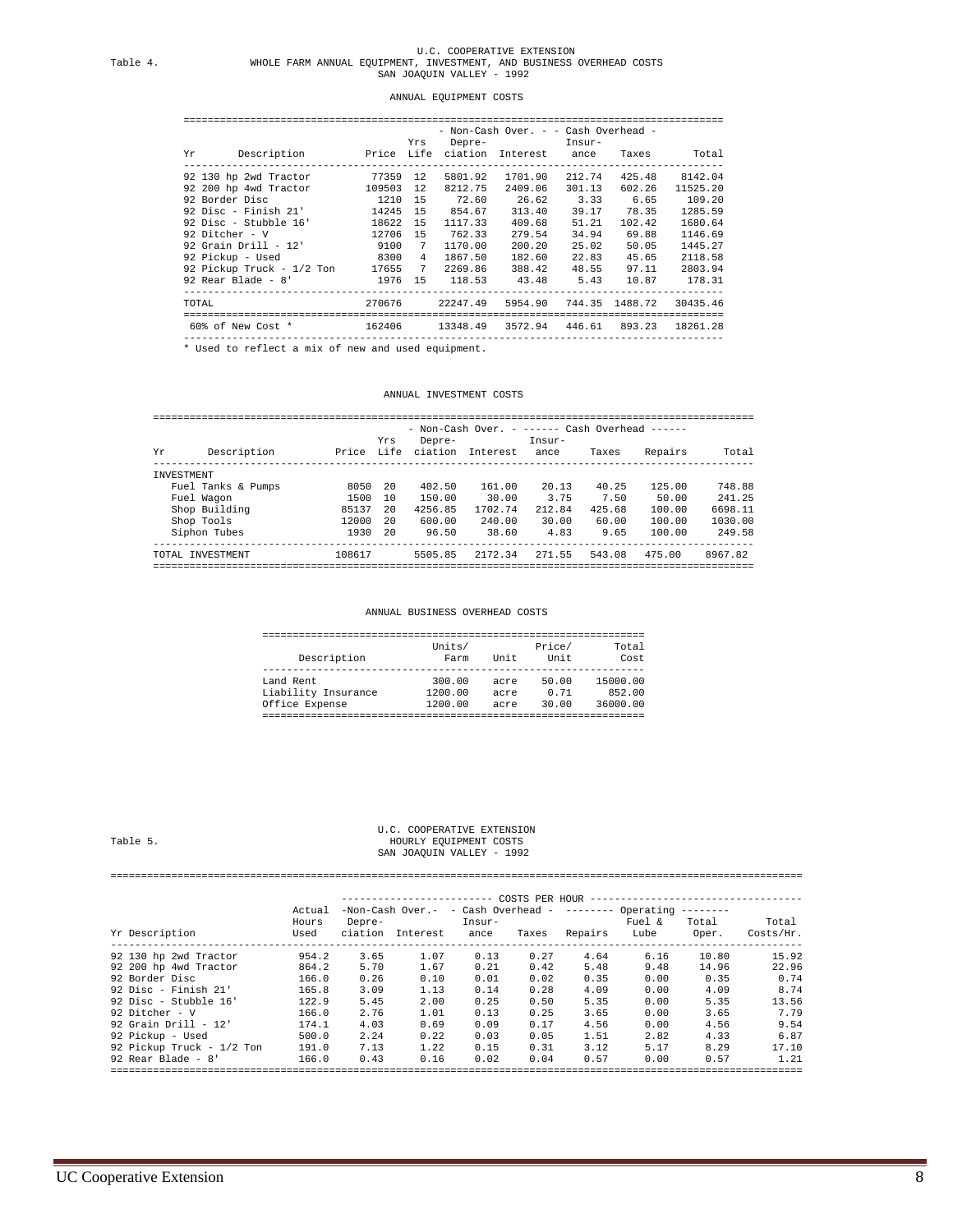# U.C. COOPERATIVE EXTENSION<br>Table 6. RANGING ANALYSIS<br>SAN JOAQUIN VALLEY - 1992

#### COSTS PER ACRE AT VARYING YIELDS TO PRODUCE WHEAT -------------------------------------------------------------------------------

|                                                                  |                         |                                                                    | YIELD (TON/ACRE) |                         |       |
|------------------------------------------------------------------|-------------------------|--------------------------------------------------------------------|------------------|-------------------------|-------|
|                                                                  |                         | 1.5 2.0 2.5 3.0 3.5 4.0 4.5<br>----------------------------------- |                  |                         |       |
| OPERATING COSTS/ACRE:                                            |                         |                                                                    |                  |                         |       |
| $142$ 142 142 142 142 142 142<br>Cultural Cost                   |                         |                                                                    |                  |                         |       |
| Harvest Cost                                                     | 30 30 30 30 30 30 30 30 |                                                                    |                  |                         |       |
| Interest on operating capital 5 5 5 5 5 5 5 5 5 5                |                         |                                                                    |                  |                         |       |
| TOTAL OPERATING COSTS/ACRE 177 177 177 177 177 177 177           |                         |                                                                    |                  |                         |       |
| TOTAL OPERATING COSTS/TON 117.95 88.46 70.77                     |                         |                                                                    |                  | 58.98 50.55 44.23 39.32 |       |
| CASH OVERHEAD COSTS/ACRE 67 67 67 67 67 67 67                    |                         |                                                                    |                  |                         |       |
| TOTAL CASH COSTS/ACRE  244  244  244  244  244  244  244         |                         |                                                                    |                  |                         |       |
| TOTAL CASH COSTS/TON 162.37 121.78 97.42 81.18 69.59 60.89 54.12 |                         |                                                                    |                  |                         |       |
| NON-CASH OVERHEAD COSTS/ACRE 13 13 13 13 13 13 13                |                         |                                                                    |                  |                         |       |
| TOTAL COSTS/ACRE                                                 |                         | 257 257 257 257 257 257 257                                        |                  |                         |       |
| TOTAL COSTS/TON 171.12 128.34 102.67 85.56 73.34 64.17           |                         |                                                                    |                  |                         | 57.04 |
|                                                                  |                         |                                                                    |                  |                         |       |

### *NET RETURNS PER ACRE ABOVE OPERATING COSTS FOR WHEAT*

|       |              | YIELD | (TON/ACRE) |     |     |     |
|-------|--------------|-------|------------|-----|-----|-----|
|       | 2.0          | 2.5   | 3.0        | 3.5 | 4.0 | 4.5 |
| $-42$ | 3            | 48    | 93         | 138 | 183 | 228 |
|       | 23           | 73    | 123        | 173 | 223 | 273 |
| $-12$ | 43           | 98    | 153        | 208 | 263 | 318 |
| 3     | 63           | 123   | 183        | 243 | 303 | 363 |
| 18    | 83           | 148   | 213        | 278 | 343 | 408 |
| 33    | 103          | 173   | 243        | 313 | 383 | 453 |
| 48    | 123          | 198   | 273        | 348 | 423 | 498 |
|       | 1.5<br>$-27$ |       |            |     |     |     |

 *NET RETURNS PER ACRE ABOVE CASH COSTS FOR WHEAT*

| PRICE             |        |        | YIELD | (TON/ACRE) |     |     |     |
|-------------------|--------|--------|-------|------------|-----|-----|-----|
| (DOLLARS PER TON) | 1.5    | 2.0    | 2.5   | 3.0        | 3.5 | 4.0 | 4.5 |
| 90.00             | $-109$ | $-64$  | $-19$ | 26         | 71  | 116 | 161 |
| 100.00            | $-94$  | $-44$  | 6     | 56         | 106 | 156 | 206 |
| 110.00            | $-79$  | $-2.4$ | 31    | 86         | 141 | 196 | 251 |
| 120.00            | $-64$  | $-4$   | 56    | 116        | 176 | 236 | 296 |
| 130.00            | $-49$  | 16     | 81    | 146        | 211 | 276 | 341 |
| 140.00            | $-34$  | 36     | 106   | 176        | 246 | 316 | 386 |
| 150.00            | $-19$  | 56     | 131   | 206        | 281 | 356 | 431 |
|                   |        |        |       |            |     |     |     |

### *NET RETURNS PER ACRE ABOVE TOTAL COSTS FOR WHEAT*

| PRICE             |        |       | YIELD | (TON/ACRE) |     |     |     |
|-------------------|--------|-------|-------|------------|-----|-----|-----|
| (DOLLARS PER TON) | 1.5    | 2.0   | 2.5   | 3.0        | 3.5 | 4.0 | 4.5 |
| 90.00             | $-122$ | $-77$ | $-32$ | 13         | 58  | 103 | 148 |
| 100.00            | $-107$ | $-57$ | $-7$  | 43         | 93  | 143 | 193 |
| 110.00            | $-92$  | $-37$ | 18    | 73         | 128 | 183 | 238 |
| 120.00            | $-77$  | $-17$ | 43    | 103        | 163 | 223 | 283 |
| 130.00            | $-62$  | 3     | 68    | 133        | 198 | 263 | 328 |
| 140.00            | $-47$  | 23    | 93    | 163        | 233 | 303 | 373 |
| 150.00            | $-32$  | 43    | 118   | 193        | 268 | 343 | 418 |
|                   |        |       |       |            |     |     |     |